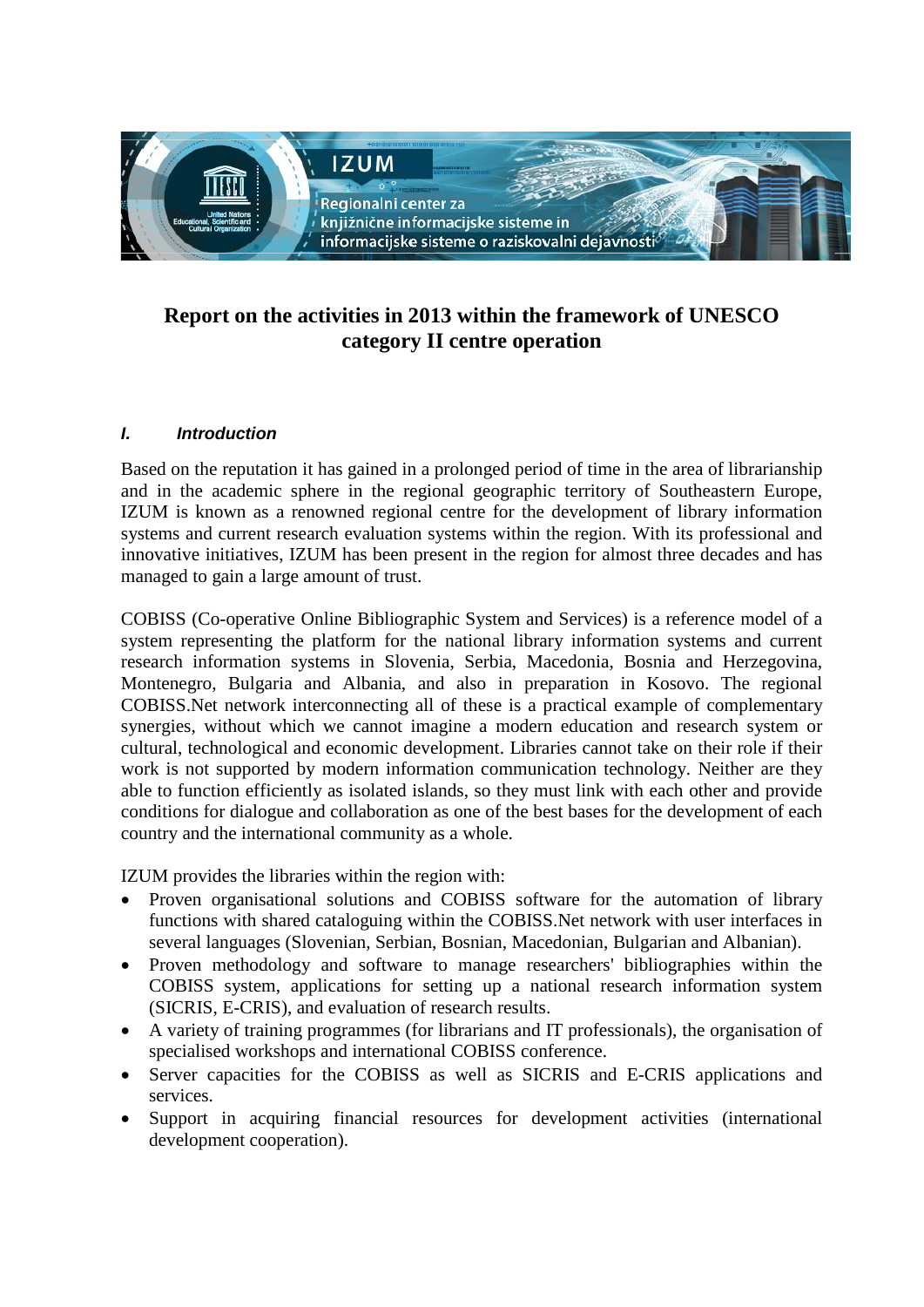# *II. Activities and tasks within the COBISS.Net project*

In our role as a UNESCO regional centre, we divided all of IZUM's activities in 2013 into 11 topics:

- 1. Cooperation in the ERA 2013 project
- 2. Carrying out a postgraduate part-time study of librarianship (second Bologna cycle)
- 3. Purchase of computer equipment and provision of installations in libraries
- 4. Access to foreign e-resources and related adequate technical aid and user training
- 5. Purchase of equipment and provision of installations in national COBISS centres along with staff training
- 6. Translation of COBISS and E-CRIS user interfaces and manuals
- 7. Operation of national COBISS centres and/or national library associations
- 8. COBISS and E-CRIS user training
- 9. Organising and gathering data within the national E-CRIS systems
- 10. Creating bibliographic records for researchers' bibliographies in the national COBISS library systems
- 11. Other planning, coordinating, advising, etc.

In line with the financial capacities and absorption abilities some of these topics were more prominent, some less, and some not at all. At the start of the year, the focus was on point 1 (Cooperation in the ERA 2013 project) and 5 (Purchase of equipment and provision of installations in National COBISS Centres along with staff training). Later on, the focus shifted to points 5 (Purchase of equipment and provision of installations in National COBISS Centres along with staff training), 6 (Translation of COBISS and E-CRIS user interfaces and manuals), 7 (Operation of national COBISS centres) and partly 8 (COBISS and E-CRIS user training), while practically no activities were carried out in relation to points 3, 9 and 10. Point 2 (Carrying out a postgraduate part-time study of librarianship (second Bologna cycle)) received special attention in the period between May and November and a vast amount of effort was put into it during that time.

Most of the work was directed towards Albania, where after last year's successful breakthrough when Albania actively became the 8th country in the COBISS.Net family, we continued to put our efforts into training the first libraries and experts to use the COBISS applications and services. In Tirana, nine demanding courses from the regular training programme were conducted which in total amounted to 35 days. The courses *Cataloguing library material*, *Use of COBISS3/Cataloguing software – Beginner's* and *Cataloguing monographs* were conducted twice each, and the course *Use of COBISS3/Holdings software – monographs and serials* was conducted three times. In order to successfully conduct these highly demanding courses, it was necessary to purchase (as part of point 5) some crucial computer equipment. The courses were attended by 27 participants from [1](#page-1-0)8 institutions<sup>1</sup>.

In addition to conducting the abovementioned regular courses, as part of the training of future cataloguers in Albania, the process of training for the acquisition of adequate permits (*licences*) for working in the COBISS system (creating and verifying test records, exams) was carried out. At the same time, additional training was taking place for local instructors for another three courses (*Use of COBISS3/Cataloguing software – updating CONOR,* 

<span id="page-1-0"></span><sup>&</sup>lt;sup>1</sup> The list of institutions and course participants is available as part of the project documentation.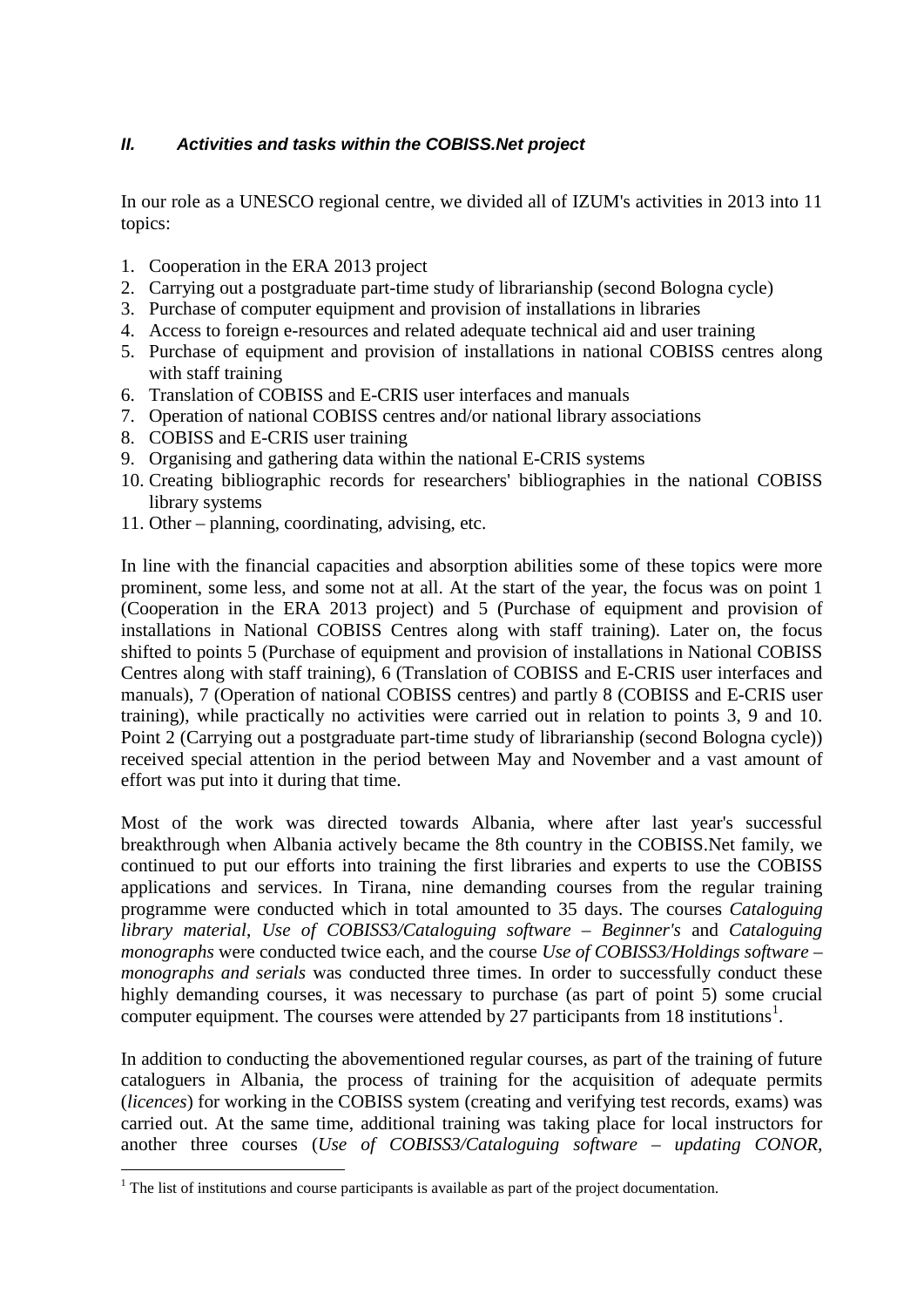*Cataloguing continuing resources, component parts (articles) and non-book material, Use of COBISS3/Cataloguing software – Advanced*) along with the preparations for these courses to be conducted in 2014 (depending on the number of course attendants who have the necessary knowledge that is the precondition for attending the courses). The participants of courses related to cataloguing continued the training process after completing the courses by creating their own records in test environments, which were then verified. Checking test records for monographs is a very demanding task and from May onwards, there was increased activity so that future Albanian cataloguers could get ready for their first exam as soon as possible. In the summer, four cataloguers successfully passed their exams, followed by eight successful candidates (along with two unsuccessful ones) in autumn and another six in December, which means that, along with the previously qualified instructor, there are now 19 cataloguers who were granted the necessary permits for creating new records.

In addition to training, other activities for the active participation of Albanian libraries in the COBISS system were also carried out continuously. Before the actual inclusion, a stocktaking procedure must be carried out. After the holdings minutes are signed, the library firstly joins COLIB (shared portal with data on libraries) and prepares a training programme. In the beginning of 2013, only one Albanian library was included in the system, this number increased to 11 by May and at the end of the year there were 18 libraries in total. New libraries were also included in Macedonia (3) and Serbia (11). The total number of libraries outside Slovenia that participate in the COBISS.Net network is now 301, with new special activities for the inclusion of school libraries underway.

Within point 6 (Translation of COBISS and E-CRIS user interfaces and manuals), translations were prepared into Albanian of the updates of all current user manuals and translated materials for the existing courses were verified. Work was also underway on the translation of materials for new courses (*CONOR, Cataloguing articles and serials, Cataloguing – Advanced)*, which, in addition to the presentations, also includes all accompanying materials required for conducting courses (questionnaires, attendance lists, etc.) All the work done as a part of this point was focused on Albania, but also concerns the Republic of Kosovo as these countries share a common language.

With the signing of a separate Agreement for the entity of the Republic of Srpska, a new COBISS centre was founded in Banja Luka and as of 31 December 2013, a new central shared catalogue has been established.

Despite increased activity with regards to point 2 (Carrying out a postgraduate part-time study of librarianship (second Bologna cycle)), the project of organising a post-graduate study following the curriculum of the University of Ljubljana has not come to life yet at the University of Shkoder. A call for applications was published for 30 scholarships (with a side note that the study would be organised if enough candidates applied and if additional financial means would be secured), and 20 candidates applied (13 from Albania and 7 from Kosovo). In the beginning of August we had to inform the candidates that due to the lack of response and insufficient financing we had to abort all activities with regards to the abovementioned study, but that we would reassess the possibilities of organising the study at the end of the year, provided that we could secure the required financial means. In relation to this, several talks took place at our Ministries and other potential partners.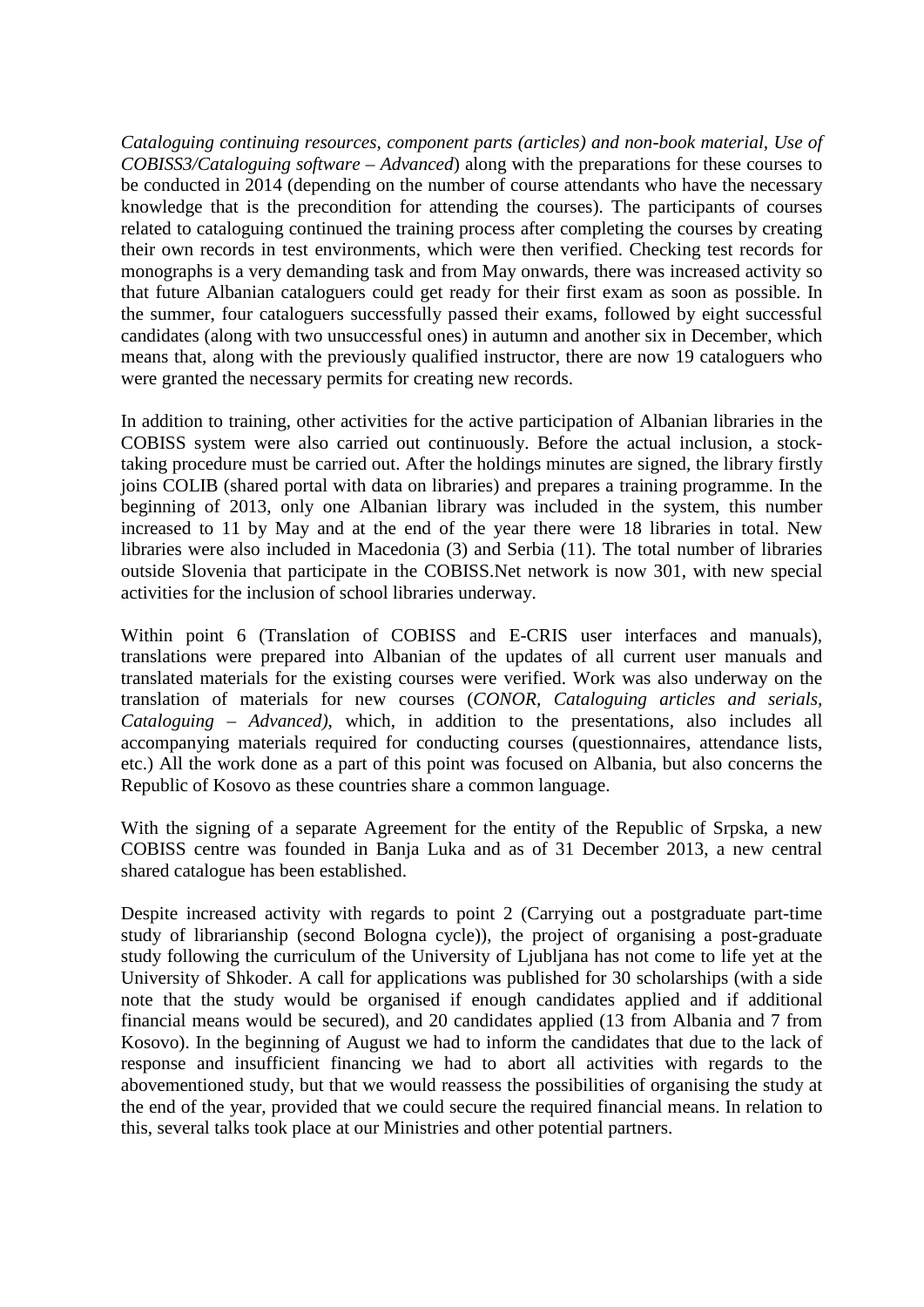In Albania, changes were made to the political administration and we are successfully making connections with new people. Direct talks have proven most successful and we expect that some changes will take place in Albania shortly that will have a positive impact on the further development of COBISS.Net in this country. In Kosovo we also made contacts with some people from their state administration, but the situation there is much less transparent. With regards to expanding the concept of COBISS.Net to Albania and Kosovo, we have also strengthened diplomatic activities with the help of the Slovenian Ministry of Foreign Affairs and the ambassadors of the Republic of Slovenia in Albania and in Kosovo.

In Bulgaria, we are about to finish the data analysis for conversion procedures. For the head of the acquisitions department we organised a special training session for course instructors (for the COBISS3/Acquisitions course) here at IZUM, and then checked if she was qualified to carry out the course in their environment independently in Sofia.

In Istanbul we attended the two-day regional forum of UNESCO chairs and UNITWIN university networks that was co-organised by the UNESCO Venice Regional Office for Science and Culture and the Turkish National Commission for UNESCO. The forum was dedicated to the linking of academic environments, civil societies, local communities, research and also political subjects. Due to the proven socio-economic consequences of brain drain from South-eastern Europe, such meetings are also a good opportunity to promote regional pillars of excellence and competitiveness and to exchange best practice results. IZUM was invited as a significant factor in this geographic region, and we also presented our activities and our mission at the forum.

# *III. Development (sub)projects*

### **P2 – Establishing authority control for personal names within the COBISS.BG system**

The model of authority records with access points in two scripts, Latin and Cyrillic, required adaptations of the entire COBISS software. In the COBISS3/Cataloguing software module, the entry of fields with authority control had to be updated, along with synchronising bibliographic data with authority data, changing and updating some software controls and parts of the COBISS3/Cataloguing software module. In COBISS/OPAC and in the COBISS3/Cataloguing software module, most displays of bibliographic and authority records were updated and changed, enabling the simultaneous display of personal names in both scripts. Major changes were also made in the bibliography display module. In 2013, there were two iterations of in-house software testing.

Parallel to the work on the COBISS software, the updating and translating of the documents for the *COBISS3/Cataloguing – Beginner's* course was taking place. This course is also the basis for the preparation to the *Transition to cataloguing with authority control* course.

After the establishment of the CONOR.BG production environment in 2012, the updating of the initial version of the CONOR.BG database is now taking place at the National Library. In 2013, 30,520 records were updated and 25,898 new records were created.

With regards to the activities for 2013, we completed the following phases: analysis, identifying demands, planning, implementation and in-house testing up to the partial preparation of user documentation. Not completed yet are the phases of the final in-house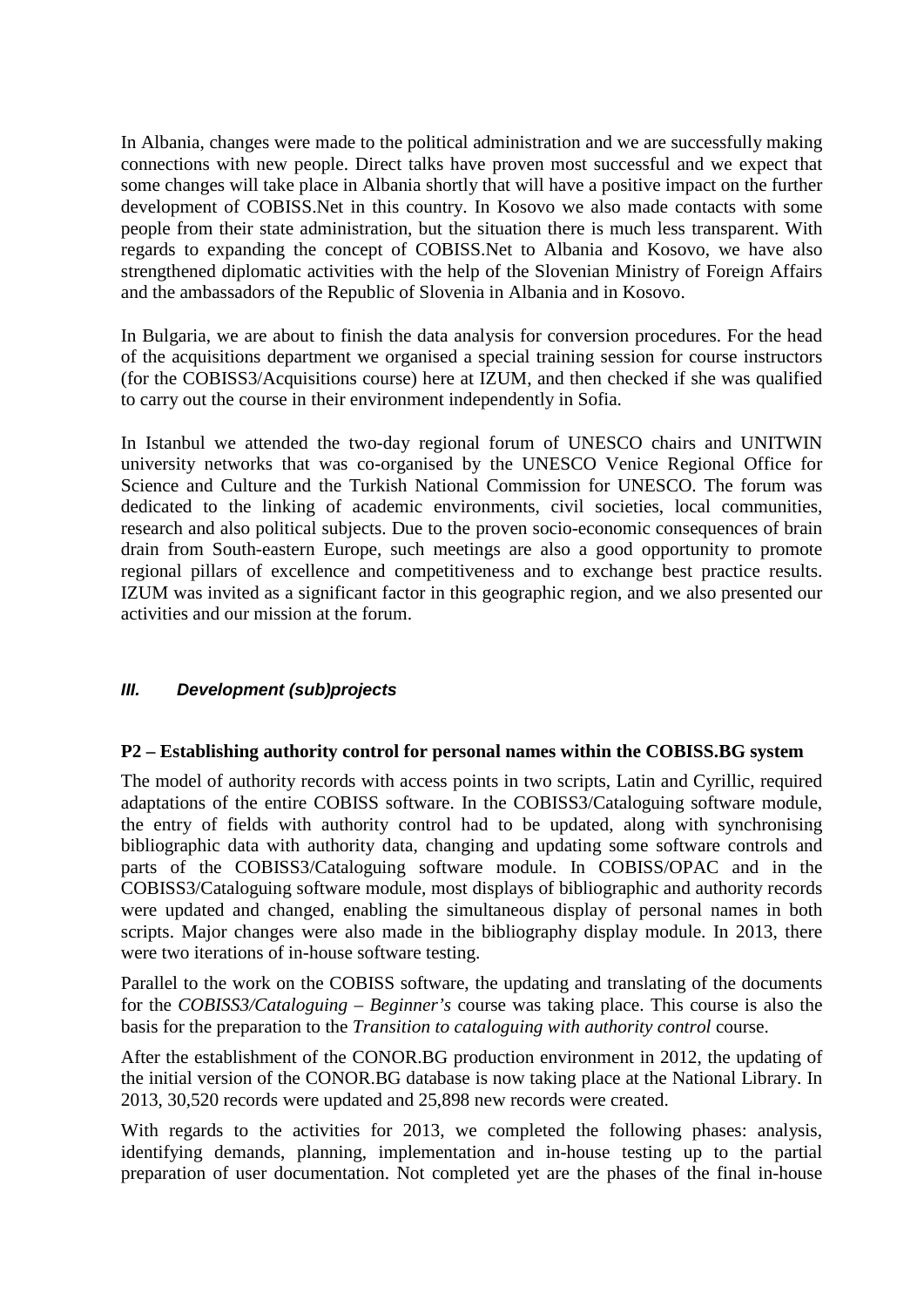verification of software solutions, user testing and validation and installation of software solutions and user training.

The third in-house testing of COBISS software modules showed an adequate adjustment of the modules COBISS3/Cataloguing, COBISS/OPAC and bibliographies to the new model of bibliographic and authority records.

At the end of 2013, the National Library of Bulgaria informed us that the main corpus of authority records is edited. In 2014, they will be editing authority records for persons with three authority access points.

The project will be continued in 2014.

### **R26 – Linking the COBISS and WoS systems within COBISS.Net**

For records downloaded from the Web-of-Science (WoS) database instructions were prepared for editing them in the COBISS3/Cataloguing software module. The links to the records in WoS in bibliographies are implemented in the COBISS.AL system as part of the developmental task *Bibliographies – further development*. For all other systems the automatic linking will be enabled after the implementation of the service *Slovenes in WoS and Scopus*, V2, when the pairing of records in Cyrillic script will also be implemented.

#### **R27 – Establishing a central register of users within COBISS.Net**

The Central Register of Users (CRU) is fully established in Bosnia and Herzegovina, the Republic of Srpska and in Montenegro. In these countries, the login to COBISS applications is carried out via the CRU web service. In Macedonia, the local user data (name, surname, username and privileges) was copied to CRU\_MK. The situation is similar in Bulgaria. Before CRU is fully established in Macedonia and Bulgaria, the problem of support for Cyrillic script must be solved.

#### **R28 – Introducing the COBISS3/Cataloguing software module to COBISS.Net**

In the second half of 2013, we started introducing the COBISS3/Cataloguing software module to other countries within COBISS.Net that are currently still using the COBISS2/Cataloguing software module.

The software, the COBISS3/Cataloguing user manual and the documentation for the *Transition to COBISS3/Cataloguing* course were translated to Serbian. In parallel with the translation process, the software was tested in Serbian and the requested changes and updates were defined. Part of the changes were already implemented in 2013, the rest will be included in the beginning of 2014.

With the aid of ARNES' (Academic and Research Network of Slovenia) web conference VOX, we held a presentation of the COBISS3/Cataloguing software, which was attended by 27 leading cataloguers from national libraries and COBISS centres.

After the presentation, the COBISS centres responded quickly and both the Serbian and the Macedonian COBISS centre immediately sent a request for training a course instructor for conducting the *Transition to COBISS3/Cataloguing* course. For the process of training future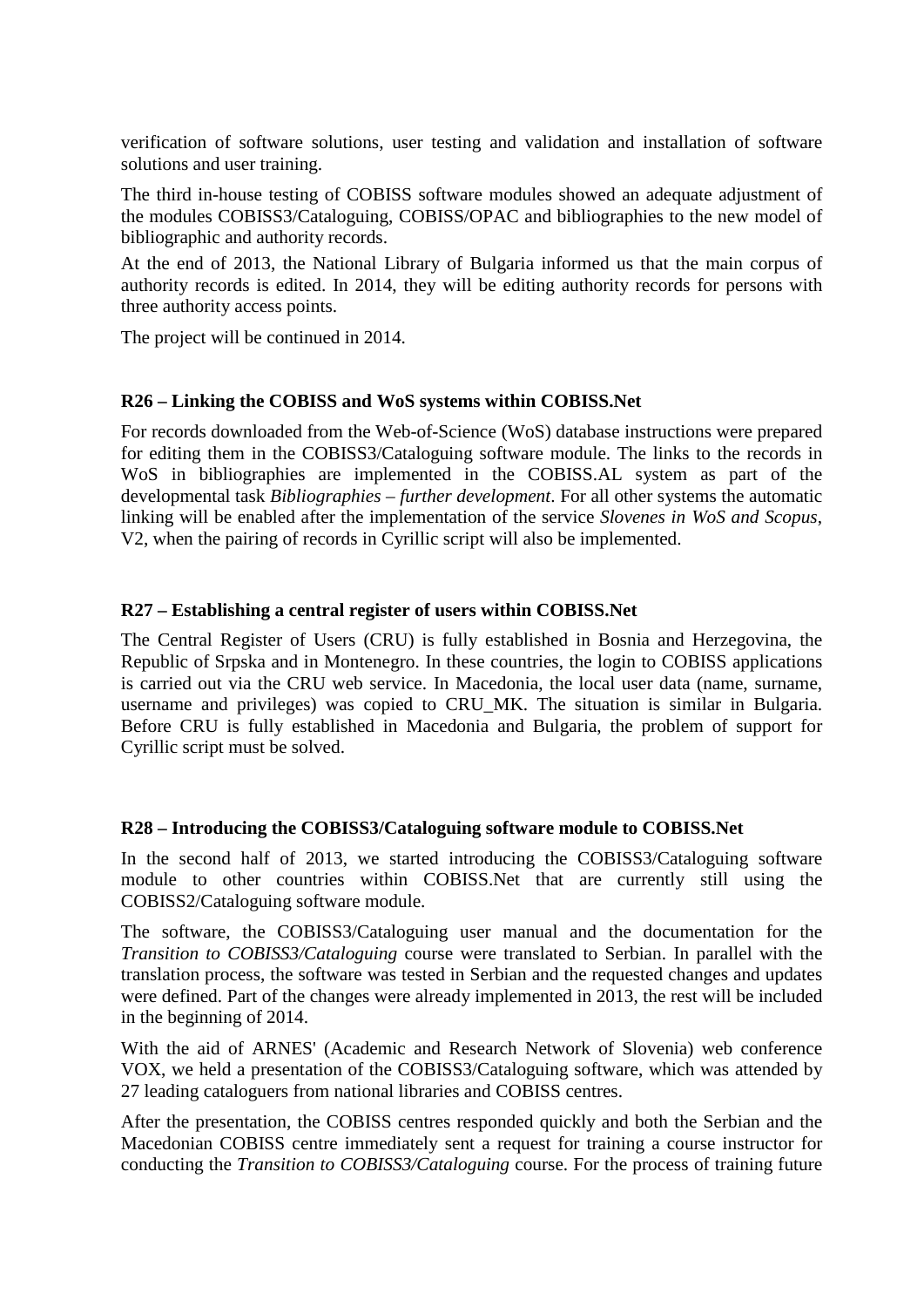course instructors, we prepared a mentoring programme for future course instructors here at IZUM, for which we use ARNES' VOX web conference. The course instructor from the Serbian COBISS centre acquired his permit in 2013, while the future course instructor from the Macedonian COBISS centre is still in the process of acquiring a permit.

In 2013, we prepared test environments for the national systems of Serbia, Macedonia and Montenegro for the purposes of user testing the COBISS3/Cataloguing software module. In COBISS.SR, we prepared a course environment and the first course for the work group for testing the COBISS3/Cataloguing software module took place in it in December.

We will continue with this task in 2014.

### **R29 – Creating an authority records database for subject headings in the COBISS.BG system**

Before the establishment of the shared cataloguing system in Bulgaria, a test conversion of the authority database for subject headings to the COMARC/A format was performed. As it was established that there are about 25% of records where the authority and variant access point are the same, these records had to be corrected before the database could be used. The records were edited at the Bulgarian National Library.

In 2013, we tested the operation of the COBISS3/Cataloguing software module in a test database of records for subject headings and removed all the errors when checking and saving records. We also updated the files with the missing translations.

We will continue with this task in 2014.

# **R30 – Implementation of web bibliographies within the COBISS.AL and COBISS.KO systems**

As part of the developmental task *Bibliographies – further development* the bibliographies were implemented for the COBISS.AL system in English, but we had not received all the translations by the end of the year, so these will be added to the application at a later time. The activities for COBISS.KO were not carried out due to the unresponsiveness of the participants from Kosovo.

# *IV. Statistics*

The following section is bringing up some statistics and graphs representing results and achievements of IZUM's work in the region in 2013. Slovenian libraries and their data are excluded (except in the bibliographic records cross-reference tables).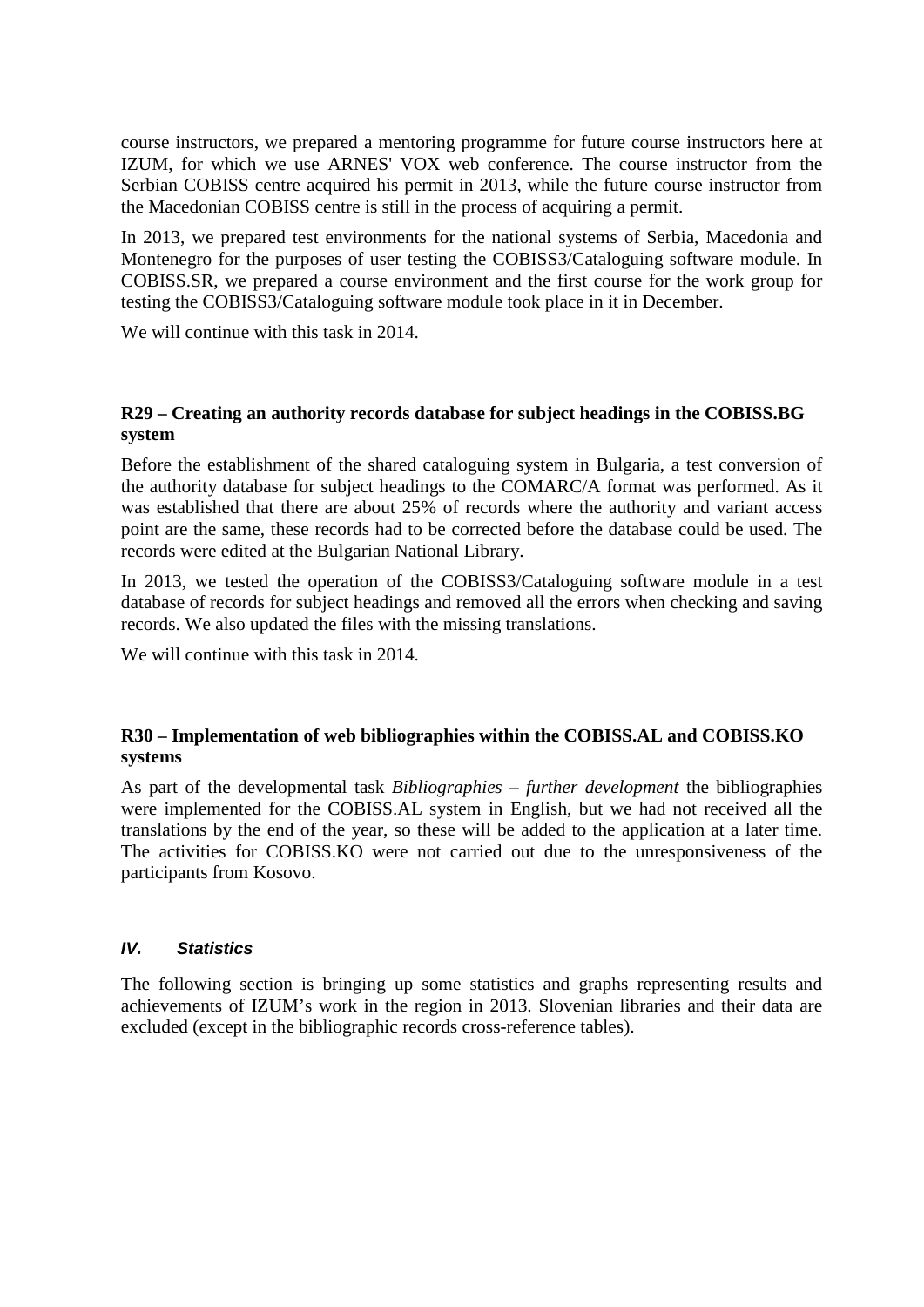

Pic 1: COBISS.Net Libraries Growth (total)



Pic 2: COBISS.Net Libraries (per library type)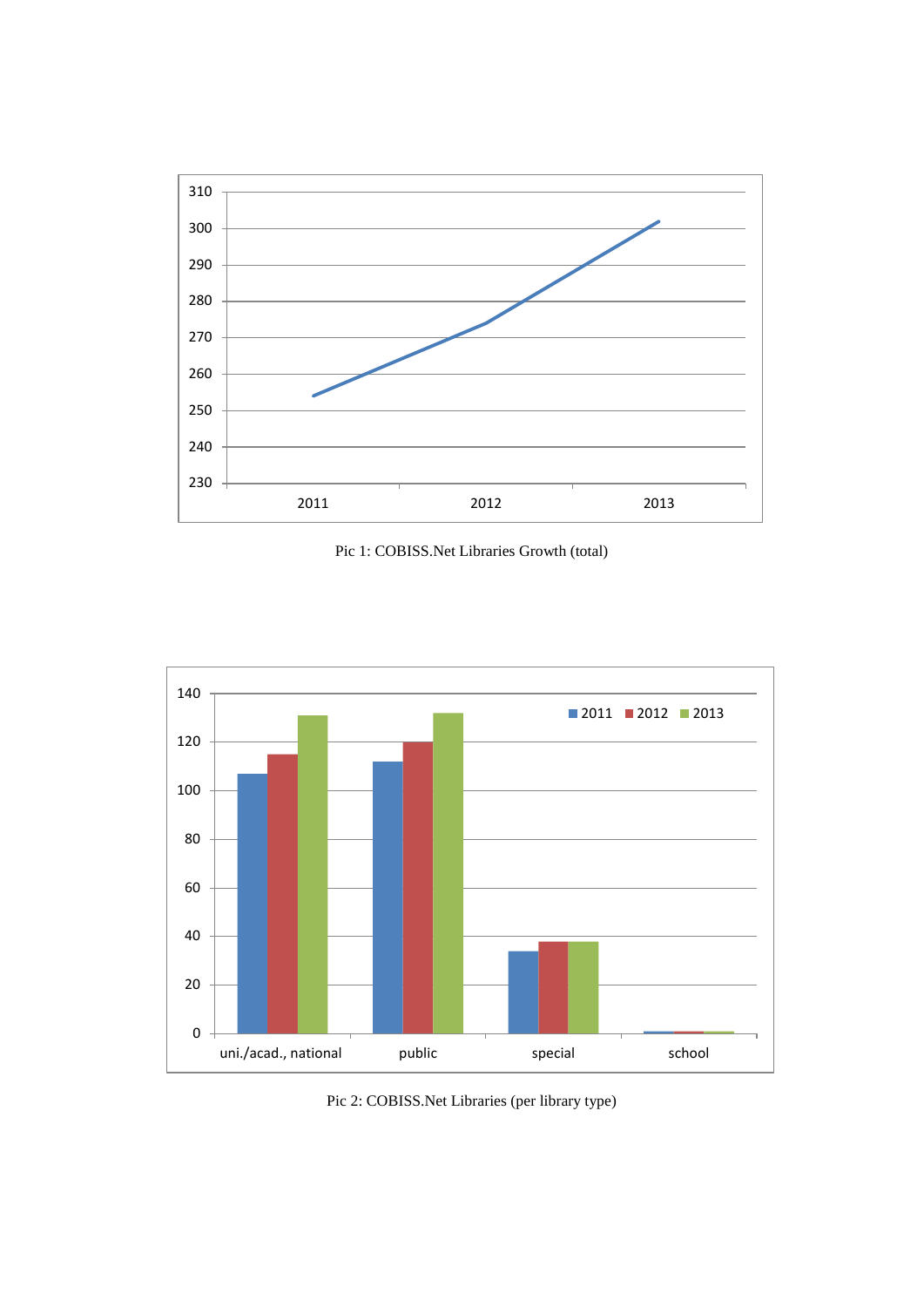| Union catalogues COBIB bibliographic records - 31. 12. 2013 |                 |                 |                 |          |                 |          |                 |              |  |  |  |  |
|-------------------------------------------------------------|-----------------|-----------------|-----------------|----------|-----------------|----------|-----------------|--------------|--|--|--|--|
|                                                             | <b>COBIB.SI</b> | <b>COBIB.SR</b> | <b>COBIB.MK</b> | COBIB.CG | <b>COBIB.BH</b> | COBIB.BG | <b>COBIB.AL</b> | <b>Total</b> |  |  |  |  |
| Monographs                                                  | 2.559.856       | 1.744.173       | 388.467         | 260.003  | 368.509         | 450.460  | 59.590          | 5.831.058    |  |  |  |  |
| Comp. parts                                                 | 389.925         | 113.785         | 24.963          | 5.846    | 652             | 20       | 371             | 535.562      |  |  |  |  |
| <b>Serials</b>                                              | 106.793         | 70.235          | 11.470          | 2.542    | 7.785           | 39.236   | 2.325           | 240.386      |  |  |  |  |
| Articles                                                    | 1.186.267       | 701.198         | 111.838         | 59.083   | 12.494          | 416.216  | 7.833           | 2.494.929    |  |  |  |  |
| Perf. works                                                 | 104.007         | 2.343           | 353             | 30       | 307             | $\Omega$ | 55              | 107.095      |  |  |  |  |
| Other                                                       | 7.039           | 3.471           | 255             | 0        | 488             |          | 35              | 11.289       |  |  |  |  |
| <b>Total</b>                                                | 4.353.887       | 2.635.205       | 537.346         | 327.504  | 390.235         | 905.933  | 70.209          | 9.220.319    |  |  |  |  |
| w/ RSR code                                                 | 1.367.779       | 143.744         | 2.974           | 13.277   | 9.244           | $\bf{0}$ | 325             | 1.537.343    |  |  |  |  |

Pic 3: Union catalogues COBIB bibliographic records

| Bibliographic records exchange from 1.1.2013 until 31.12.2013 |                 |                 |                 |          |                 |                          |              |              |  |  |  |  |
|---------------------------------------------------------------|-----------------|-----------------|-----------------|----------|-----------------|--------------------------|--------------|--------------|--|--|--|--|
| COBISS.Net                                                    | from            | from            | from            | from     | from            | from                     | from         | <b>Total</b> |  |  |  |  |
|                                                               | <b>COBIB.SI</b> | <b>COBIB.SR</b> | <b>COBIB.MK</b> | COBIB.CG | <b>COBIB.BH</b> | COBIB.BG                 | COBIB.AL     |              |  |  |  |  |
| <b>COBISS.SI</b>                                              |                 | 1165            | 165             | 63       | 91              |                          |              | 1.488        |  |  |  |  |
| <b>COBISS.SR</b>                                              | 5189            |                 | 552             | 879      | 2021            | 315                      |              | 8.956        |  |  |  |  |
| <b>COBISS.MK</b>                                              | 661             | 3727            |                 | 36       | 57              | 88                       |              | 4.569        |  |  |  |  |
| COBISS.CG                                                     | 892             | 19877           | 99              |          | 472             | 11                       |              | 21.351       |  |  |  |  |
| <b>COBISS.BH</b>                                              | 1405            | 8691            | 118             | 169      | $\theta$        | $\overline{\phantom{0}}$ |              | 10.390       |  |  |  |  |
| COBISS.BG                                                     |                 | 38              | 34              | 4        |                 |                          |              | 82           |  |  |  |  |
| <b>COBISS.AL</b>                                              |                 |                 |                 |          |                 |                          |              |              |  |  |  |  |
| <b>Total</b>                                                  | 8.154           | 33.498          | 968             | 1.151    | 2.642           | 425                      | $\mathbf{0}$ | 46.838       |  |  |  |  |

Pic 4: Bibliographic records exchange



Pic 5: Searching in union and local catalogues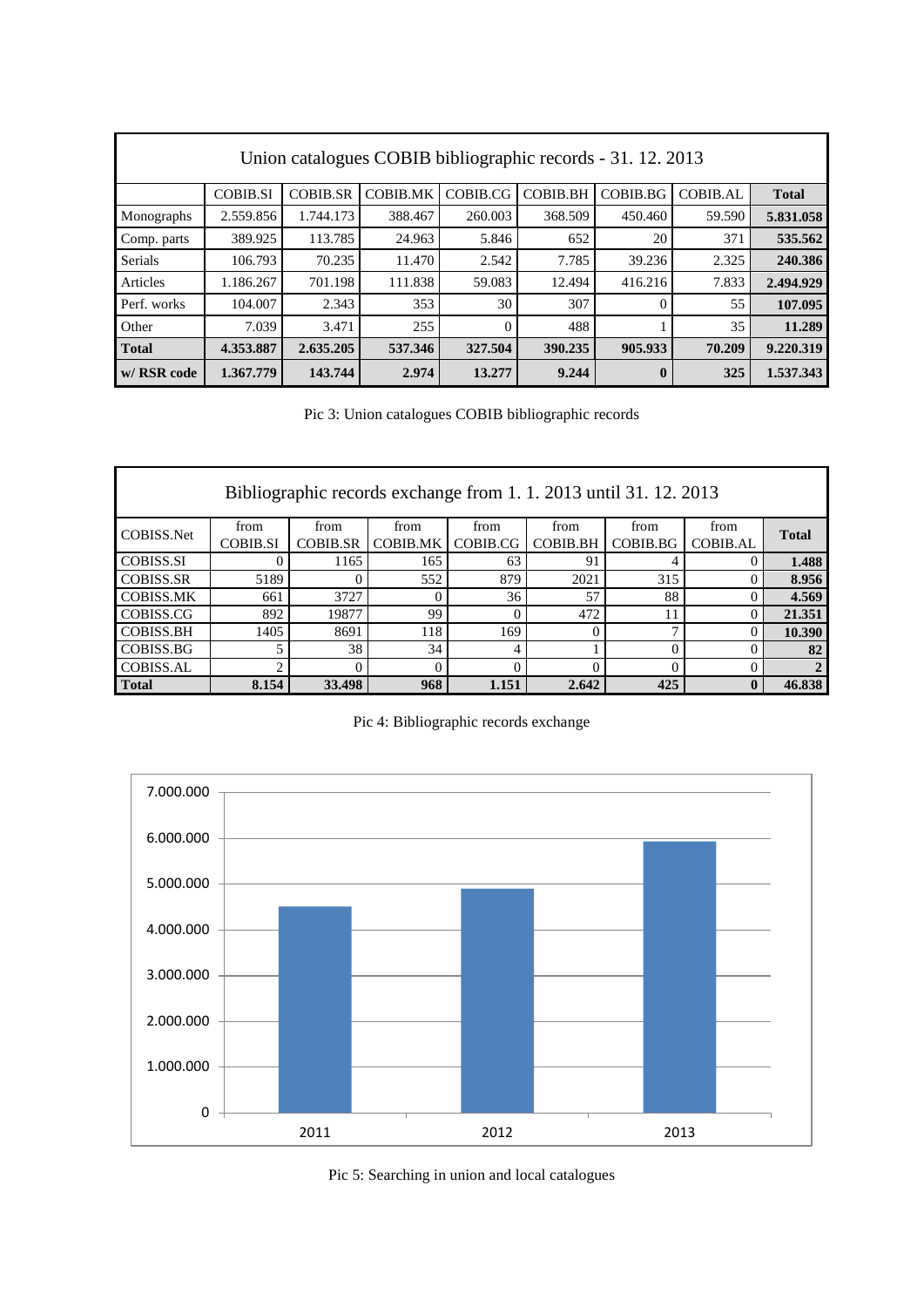

Pic 6: Training and Seminars



Pic 7: Web bibliographies printing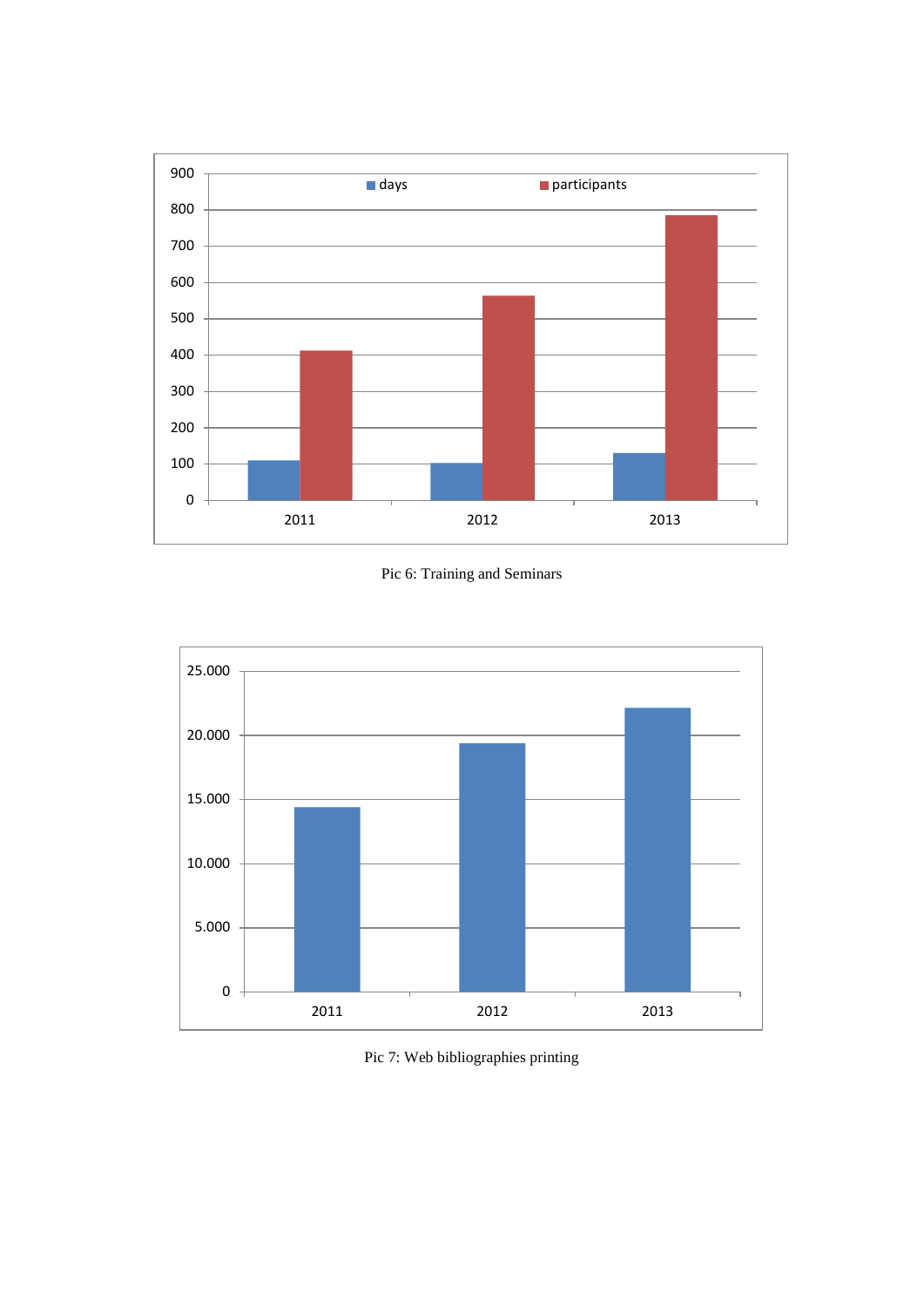